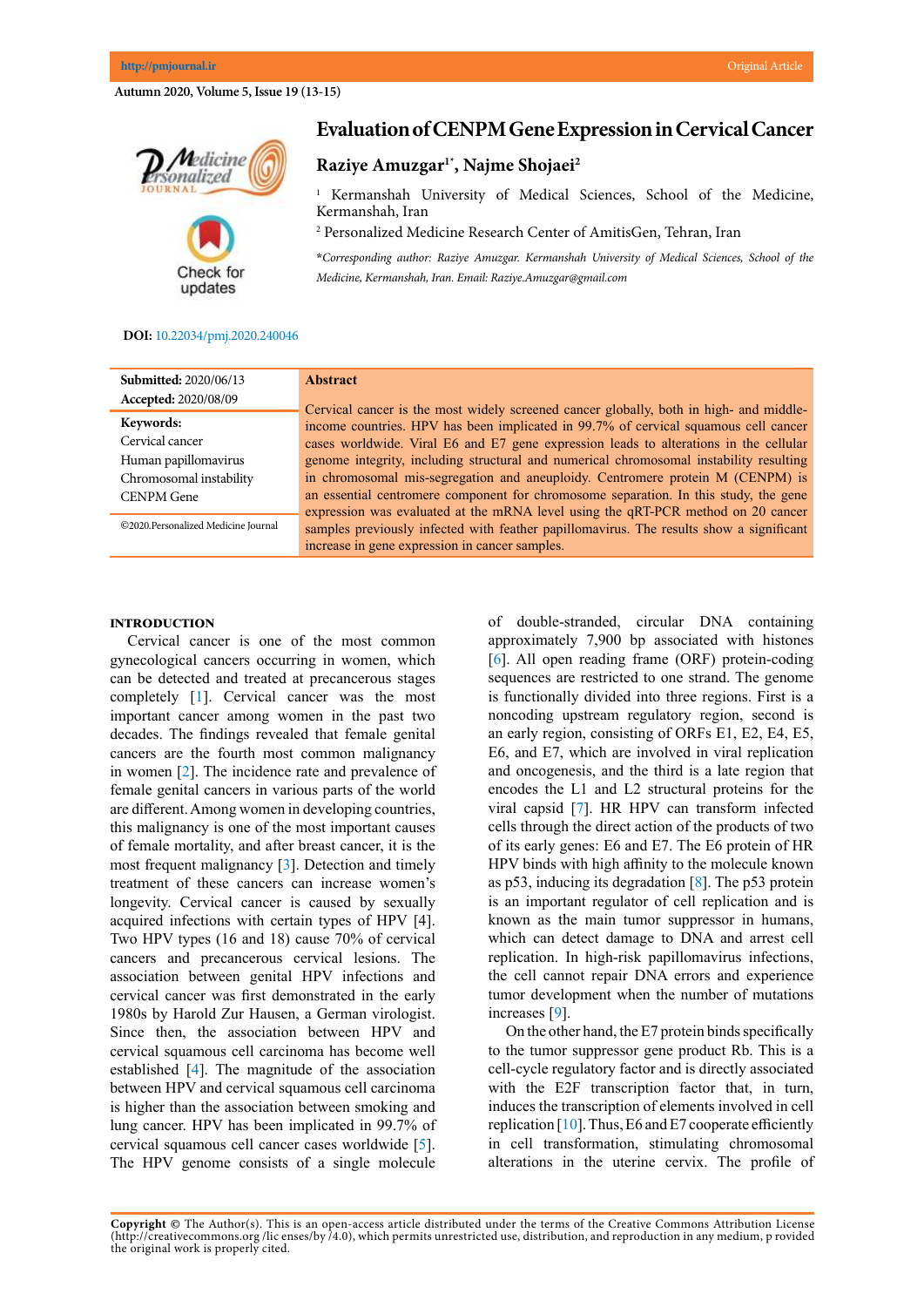<span id="page-1-0"></span>chromosomal alterations is very heterogeneous in precursor lesions. Centromere protein M (CENPM) is an essential centromere component associated with several other centromere proteins, including CEN PA, CENPC, CENPI, and CENPH, and is required for chromosome separation [\[10](#page-2-0)]. The CENPM protein interacts with other proteins to form a vital complex that preserves kinetochore and spindle microtubule attachment during metaphase [\[11\]](#page-2-0). CENPM overexpression leads to unequal numbers of chromosomes in cells that subsequently exit mitosis and survive, leading to aneuploidy [[12\]](#page-2-0). In addition, high CENPM expression has been reported to be associated with primary melanoma, bladder cancer, hepatocellular carcinoma, and head and neck squamous cell carcinoma [[14\]](#page-2-0). In this study, CENPM gene expression was evaluated at mRNA level in cervical cancer samples.

#### **Method and materials**

A total of 20 [cervical cancer](https://www.sciencedirect.com/topics/medicine-and-dentistry/cervical-cancer) patients previously infected with a feather papillomavirus infection were selected as the case group, and 20 healthy vaginal specimens prepared during routine periodic visits were selected as a control group. None of the patients was treated with radiotherapy and chemotherapy before undergoing an operation. All patients were operated by a skilled clinician. A part of the tissue was used for pathological diagnosis, and the remaining part was frozen in [liquid nitrogen](https://www.sciencedirect.com/topics/medicine-and-dentistry/liquid-nitrogen) for the extraction of [mRNA](https://www.sciencedirect.com/topics/medicine-and-dentistry/messenger-rna). RNA was extracted by TRIzol™ Reagent (Thermo Fisher Scientific, USA). cDNA synthesis was done by random hexamer PrimeScript 1st strand cDNA synthesis kits (Takara Bio, Japan). Target gene mRNA expression was detected with the specific primers F: GCGGACTCGATGCTCAAAGA, R: TTCTGGAGACTGTATTTGCTGTG, and FastStart Universal SYBR Green Master. The data were analyzed using the  $2^{\wedge}$ - $\Delta \Delta$ ct equation.

#### **Results**

CENPM gene expression was measured at mRNA level by qRT-PCR method on 20 cancer samples previously infected with feather papillomavirus infection and compared with healthy subjects The results showed a significant increase in this gene expression in cancer samples.

### **Discussion**

Cervical cancer is the most widely screened cancer globally, both in high- and middle-income countries. Population-based cervical cytology screening programs offering papanicolaou testing every 3 to 4 years have reduced cervical cancer incidence and mortality by up to 80% in developed countries [\[15](#page-2-0)]. The importance of human papillomavirus (HPV) infection and its role in cancer progress have been widely evaluated. Overexpression of the human papillomavirus (HPV) oncogenes E6 and E7 are necessary to develop distinct lower genital tract cancers [\[16](#page-2-0)]. Besides directly interfering with critical cell cycle pathways (p53, pRB) and thereby promoting cell proliferation, the E6 and E7 expression lead to alterations of the cellular genome integrity, including structural and numerical chromosomal instability resulting in chromosomal mis-segregation and aneuploidy [\[17](#page-2-0)]. Centromere protein M (CENPM) is an essential centromere component associated with several other centromere proteins, including CENPA, CENPC, CENPI, and CENPH, and is required for chromosome separation. The CENPM protein interacts with other proteins to form a vital complex that preserves kinetochore and spindle microtubule attachment during metaphase [[17\]](#page-2-0). CENPM overexpression leads to unequal numbers of chromosomes in cells that subsequently exit mitosis and survive, leading to aneuploidy. CENPM gene expression has been reported to be associated with tumorigenesis in primary melanoma, bladder cancer, hepatocellular carcinoma, and head and neck squamous cell carcinoma [[18\]](#page-2-0). In this study, the gene expression was evaluated at mRNA level by qRT-PCR method on 20 cancer samples previously infected with a feather papillomavirus infection. The results showed a significant increase in gene expression in cancer samples. Thus, it is suggested that further experiments should be conducted to explain which pathway contributes to the upregulation of CENPM in cervical cancer cells. Further studies are needed to elucidate the role of the HPV virus in altering this gene expression.

### **Reference**

1. Smith RA, Andrews KS, Brooks D, Fedewa SA, Manassaram-Baptiste D, Saslow D and Wender RC: Cancer screening in the United States, 2019: A review of current American cancer society guidelines and current issues in cancer screening. CA Cancer J Clin. 69:184–210. 2019.

2. Vuong D, Simpson PT, Green B, Cummings MC and Lakhani SR: Molecular classification of breast cancer. Virchows Arch. 465:1–14. 2014.

3. Li G, Cottier M, Sabido O, Gentil-Perret A, Lambert C, Passebosc-Faure K, Genin C and Tostain J: The in vivo DNA aneuploidization during expansion of conventional carcinoma. In vivo. 16:341–344. 2002.

4. Wu Q, Li B, Liu L and Sun S and Sun S: Centrosome dysfunction: A link between senescence and tumor immunity. Signal Transduct Target Ther. 5:1072020.

5. Howman EV, Fowler KJ, Newson AJ, Redward S, MacDonald AC, Kalitsis P and Choo KH: Early disruption of centromeric chromatin organization in centromere protein A (Cenpa) null mice. Proc Natl Acad Sci USA. 97:1148–1153. 2000.

6. Meluh PB and Koshland D: Evidence that the MIF2 gene of saccharomyces cerevisiae encodes a centromere protein with homology to the mammalian centromere protein CENP-C. Mol Biol Cell. 6:793–807. 1995.